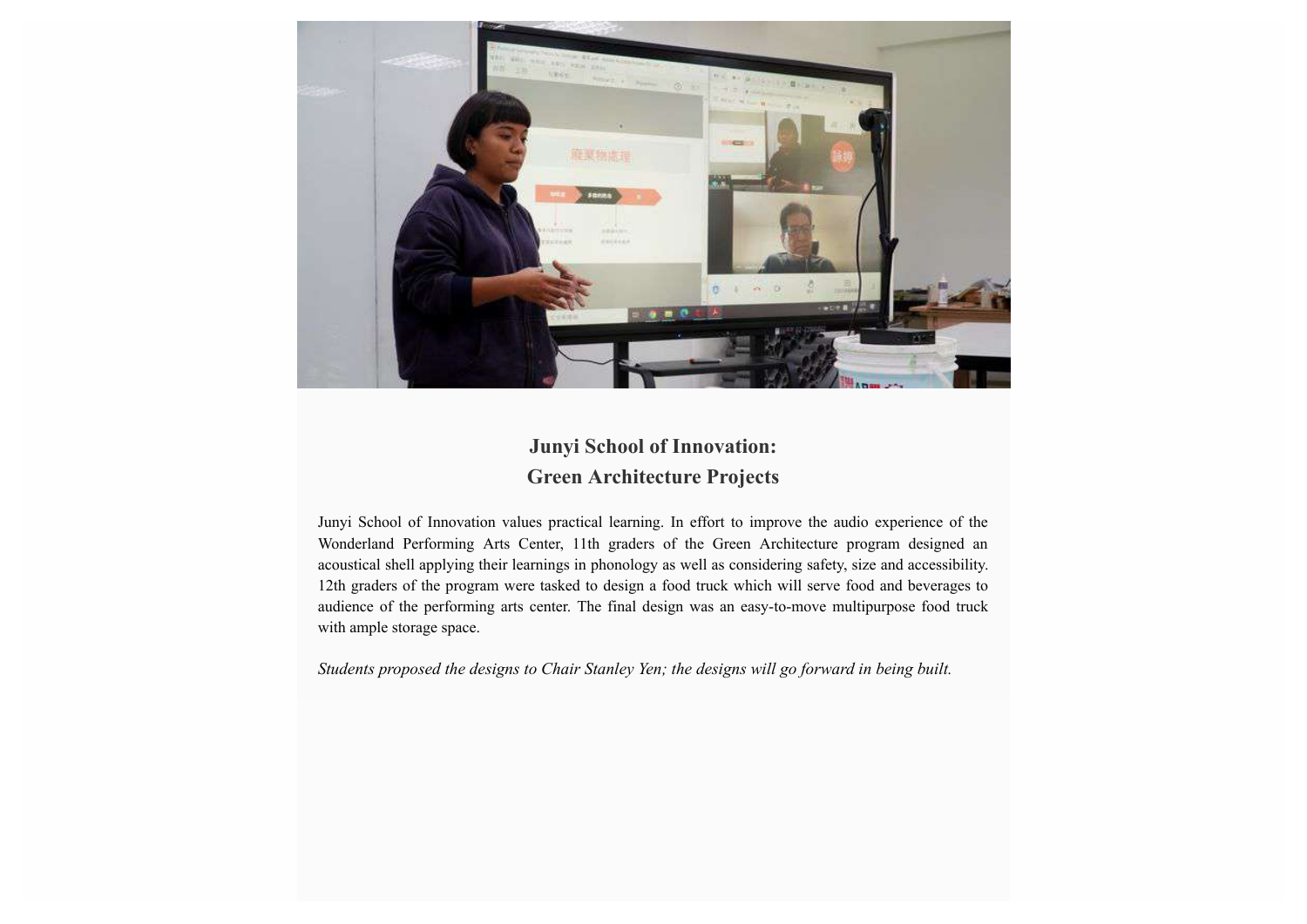

## **Junyi School of Innovation: Extracurricular Programs**

In effort to nurture self-disciplined learners, Junyi School of Innovation's extracurricular programs have been shifted from weekdays to weekends to give students independent learning time afterschool. This semester, extracurricular programs include sports, dance, arts, culture, music production, culinary, aboriginal culture, and photography to name a few. Students were invited to participate in the redesigning of the programs collaborating with teachers discussing potential guest teachers as well as assisting with administrative affairs of the programs. Programs were restructured to be more comprehensive covering both practical and theoretical learnings.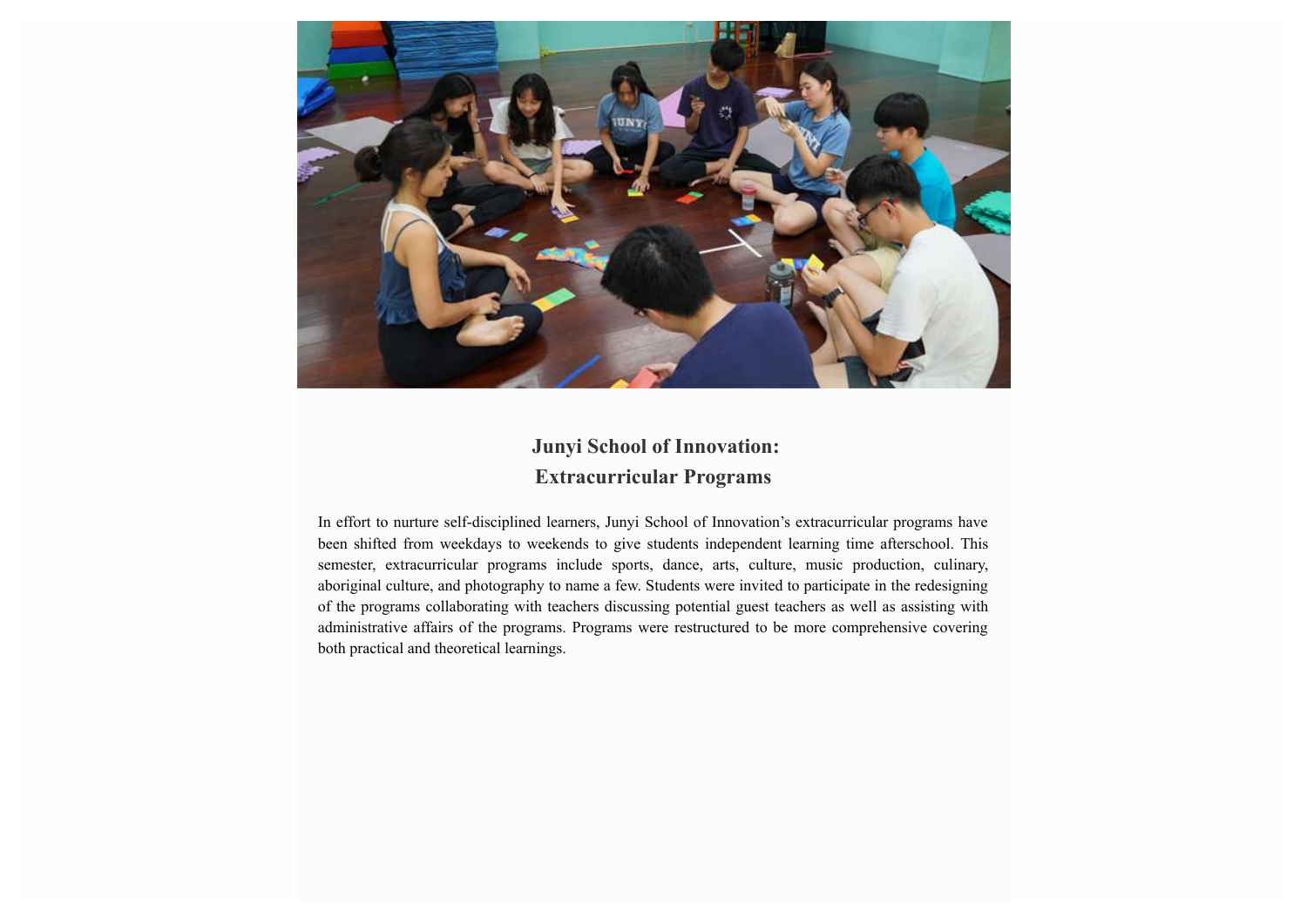

## **The Alliance Cultural Foundation: Gosh Creative Arts Camp Reflections & Recruitment**

This year, Gosh Creative Arts Camp will recruit in total 52 campers from across Taiwan in the senior high level. 23rd April, representatives of the Gosh Foundation and The Alliance Cultural Foundation conducted reflections and recruitment sessions at the Junyi School of Innovation and the National Taitung Senior High School. At the sessions, past campers were invited to share their experiences from the application process to their experiences and takeaways from the camp inspiring many to apply. The camp brings together a group of talents with diverse backgrounds to co-create. Though a wide variety of courses are offered, its aim isn't focused on nurturing the skill but to help campers uncover a deeper understanding of self.